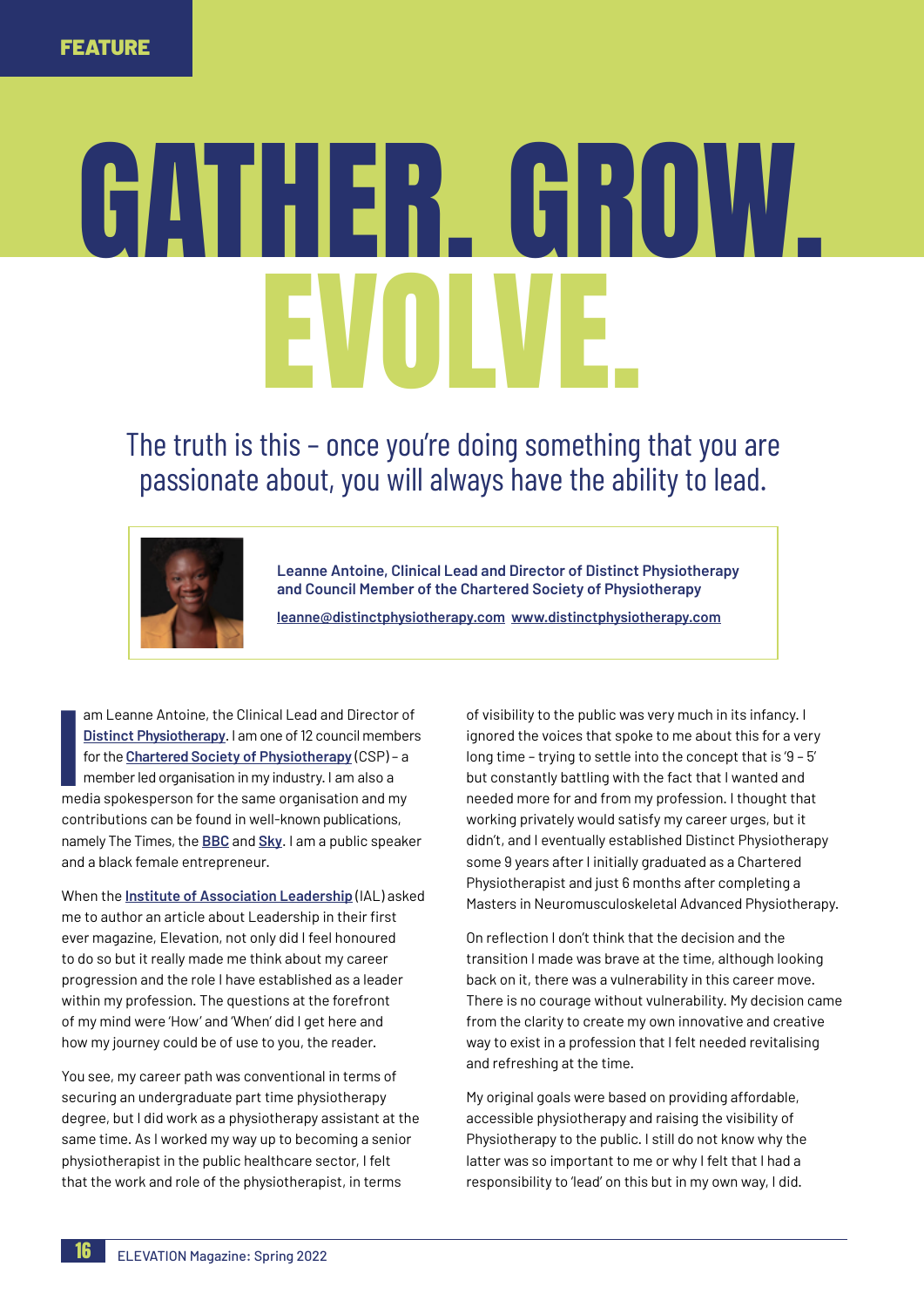**"There is no courage without vulnerability."**